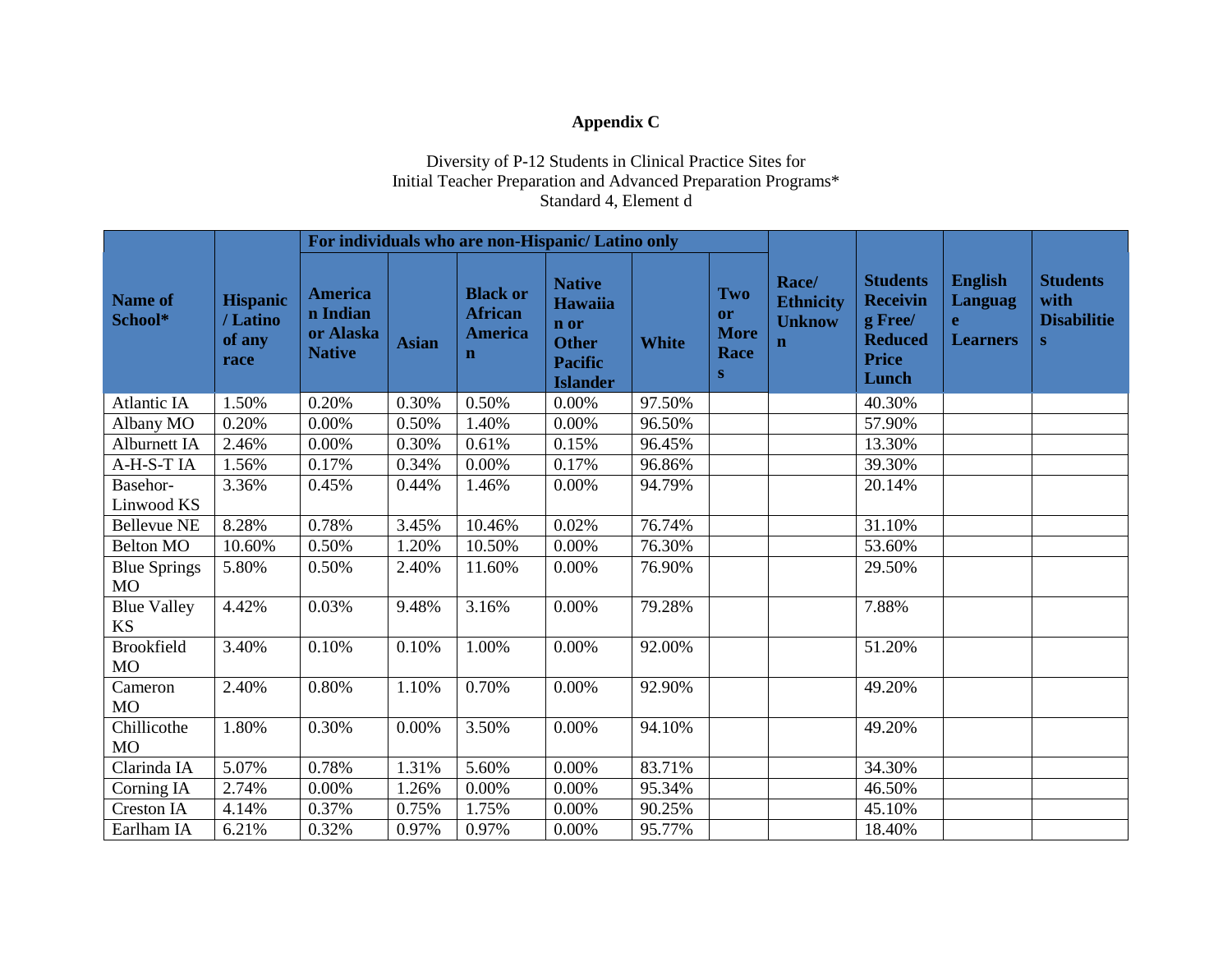| Elkhorn NE          | 3.63%    | 0.43%    | 2.68% | 1.25%  | 0.00% | 90.42% | 9.08%  |  |
|---------------------|----------|----------|-------|--------|-------|--------|--------|--|
| Fort Osage          | 7.60%    | 1.00%    | 80.20 | 6.90%  | 0.00% | 52.60% | 52.60% |  |
| <b>MO</b>           |          |          | $\%$  |        |       |        |        |  |
| Glendwood           | 3.10%    | 0.61%    | 0.89% | 0.75%  | 0.14% | 92.66% | 35.50% |  |
| IA                  |          |          |       |        |       |        |        |  |
| <b>Grain Valley</b> | 4.40%    | 0.10%    | 1.20% | 3.20%  | 0.00% | 90.30% | 25.90% |  |
| <b>MO</b>           |          |          |       |        |       |        |        |  |
| Hazelwood           | 1.90%    | 0.10%    | 1.10% | 71.30% | 0.00% | 25.10% | 59.80% |  |
| MO                  |          |          |       |        |       |        |        |  |
| Hiawatha KS         | 4.65%    | 5.33%    | 0.00% | 2.72%  | 0.00% | 80.13% | 52.66% |  |
| Hollister MO        | 6.40%    | 1.00%    | 0.80% | 2.60%  | 0.00% | 88.20% | 69.90% |  |
| East                | 0.50%    | 0.00%    | 0.00% | 0.50%  | 0.00% | 99.00% | 27.30% |  |
| Buchanan C-         |          |          |       |        |       |        |        |  |
| $\mathbf{1}$        |          |          |       |        |       |        |        |  |
| Gilman City         | 0.00%    | 0.00%    | 0.00% | 1.70%  | 0.00% | 98.30% | 68.10% |  |
| $K-12$              |          |          |       |        |       |        |        |  |
| Horace Mann         | 1.20%    | $0.00\%$ | 1.70% | 1.70%  | 0.20% | 95.20% |        |  |
| Independenc         | 13.40%   | 0.50%    | 1.20% | 11.00% | 0.00% | 68.50% | 66.20% |  |
| e MO                |          |          |       |        |       |        |        |  |
| Jefferson           | $0.00\%$ | $0.00\%$ | 0.00% | 0.00%  | 0.00% | 100.00 | 41.30% |  |
| C123 MO             |          |          |       |        |       | $\%$   |        |  |
| Jefferson           | 4.90%    | 0.30%    | 1.60% | 17.90% | 0.00% | 70.60% | 50.30% |  |
| City MO             |          |          |       |        |       |        |        |  |
| Kearney MO          | 2.00%    | 0.40%    | 0.70% | 1.30%  | 0.00% | 95.40% | 16.90% |  |
| King City           | 0.60%    | 0.30%    | 3.40% | 2.10%  | 0.00% | 93.30% | 49.10% |  |
| <b>MO</b>           |          |          |       |        |       |        |        |  |
| Kirksville          | 2.00%    | 0.20%    | 2.10% | 2.60%  | 0.00% | 92.00% | 48.20% |  |
| <b>MO</b>           |          |          |       |        |       |        |        |  |
| Leavenworth         | 9.59%    | 0.04%    | 2.18% | 17.82% | 0.00% | 60.72% | 60.51% |  |
| <b>KS</b>           |          |          |       |        |       |        |        |  |
| Lee's Summit        | 5.10%    | 0.50%    | 2.50% | 13.60% | 0.00% | 78.00% | 21.10% |  |
| MO                  |          |          |       |        |       |        |        |  |
| Lenox IA            | 23.87%   | 0.40%    | 0.81% | 0.20%  | 0.00% | 73.46% | 53.60% |  |
| Liberty MO          | 5.10%    | 0.70%    | 2.40% | 5.90%  | 0.00% | 84.60% | 20.30% |  |
| Lincoln NE          | 11.21%   | 1.03%    | 4.45% | 6.58%  | 0.10% | 70.69% | 43.45% |  |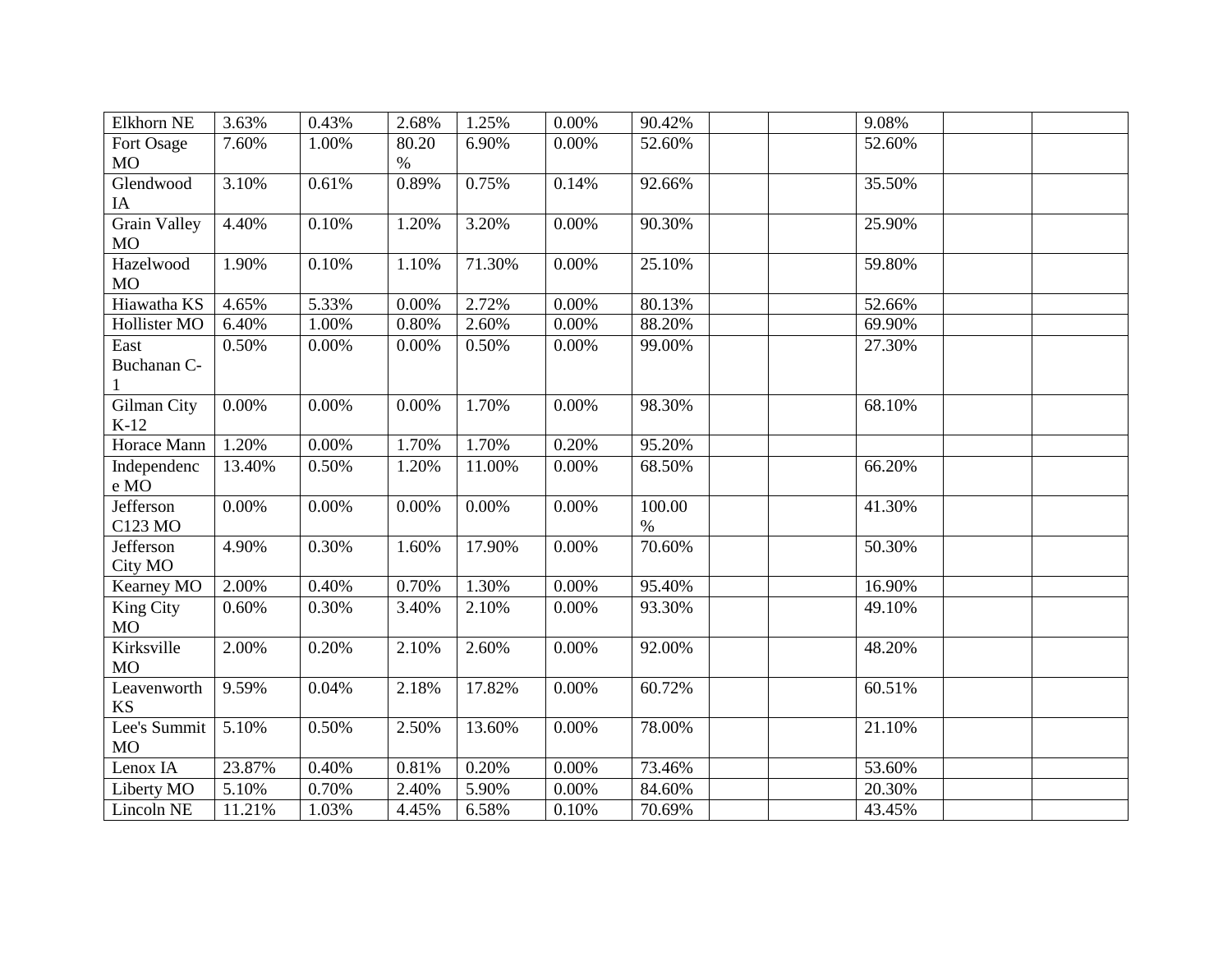| Marceline<br><b>MO</b>            | 3.60%  | 0.30% | 0.00% | 1.70%  | 0.00% | 94.10% | 43.50% |  |
|-----------------------------------|--------|-------|-------|--------|-------|--------|--------|--|
| Marshall MO                       | 19.10% | 0.10% | 2.50% | 9.60%  | 0.00% | 68.80% | 65.20% |  |
| Maryville<br><b>MO</b>            | 1.00%  | 0.30% | 1.50% | 1.30%  | 0.00% | 95.80% | 32.90% |  |
| Meadville<br><b>MO</b>            | 0.80%  | 0.00% | 0.00% | 2.40%  | 0.00% | 96.80% | 35.40% |  |
| Millard NE                        | 6.12%  | 0.38% | 4.48% | 2.85%  | 0.27% | 83.33% | 16.12% |  |
| Mound City<br><b>MO</b>           | 0.00%  | 1.50% | 0.00% | 0.00%  | 0.00% | 97.70% | 36.10% |  |
| Muscatine IA                      | 25.65% | 0.47% | 0.97% | 3.67%  | 0.00% | 67.07% | 44.70% |  |
| North<br>Andrew MO                | 0.80%  | 0.00% | 0.00% | 0.50%  | 0.00% | 98.70% | 40.10% |  |
| North<br>Harrison MO              | 0.00%  | 0.00% | 0.00% | 0.50%  | 0.00% | 99.50% | 52.70% |  |
| North Kansas<br>City              | 4.40%  | 0.50% | 1.80% | 3.10%  | 0.10% | 91.00% | 47.60% |  |
| North<br>Nodaway R-<br><b>VI</b>  | 2.10%  | 0.00% | 0.00% | 0.00%  | 0.00% | 97.10% | 51.30% |  |
| Olathe KS                         | 12.99% | 4.00% | 3.96% | 6.86%  | 0.00% | 71.84% | 26.36% |  |
| Omaha NE                          | 29.86% | 1.27% | 2.57% | 26.28% | 0.15% | 33.63% | 69.27% |  |
| School of the<br>Osage MO         | 2.70%  | 0.70% | 0.50% | 1.10%  | 0.00% | 94.10% | 52.60% |  |
| Park Hill<br><b>MO</b>            | 8.80%  | 0.50% | 3.30% | 1.70%  | 0.00% | 71.70% | 27.20% |  |
| <b>Platte County</b><br><b>MO</b> | 6.50%  | 0.00% | 2.00% | 9.10%  | 0.00% | 79.50% | 24.50% |  |
| <b>Pleasant Hill</b><br><b>MO</b> | 4.80%  | 0.50% | 1.90% | 16.80% | 0.00% | 74.20% | 49.45% |  |
| Polo RVII<br>MO                   | 0.00%  | 0.00% | 0.00% | 0.00%  | 9.00% | 99.50% | 58.80% |  |
| Raymore<br>Peculiar MO            | 3.00%  | 0.30% | 1.20% | 10.30% | 0.00% | 84.10% | 27.80% |  |
| Raytown C-2<br>MO                 | 9.80%  | 0.00% | 1.10% | 45.40% | 0.00% | 38.80% | 60.20% |  |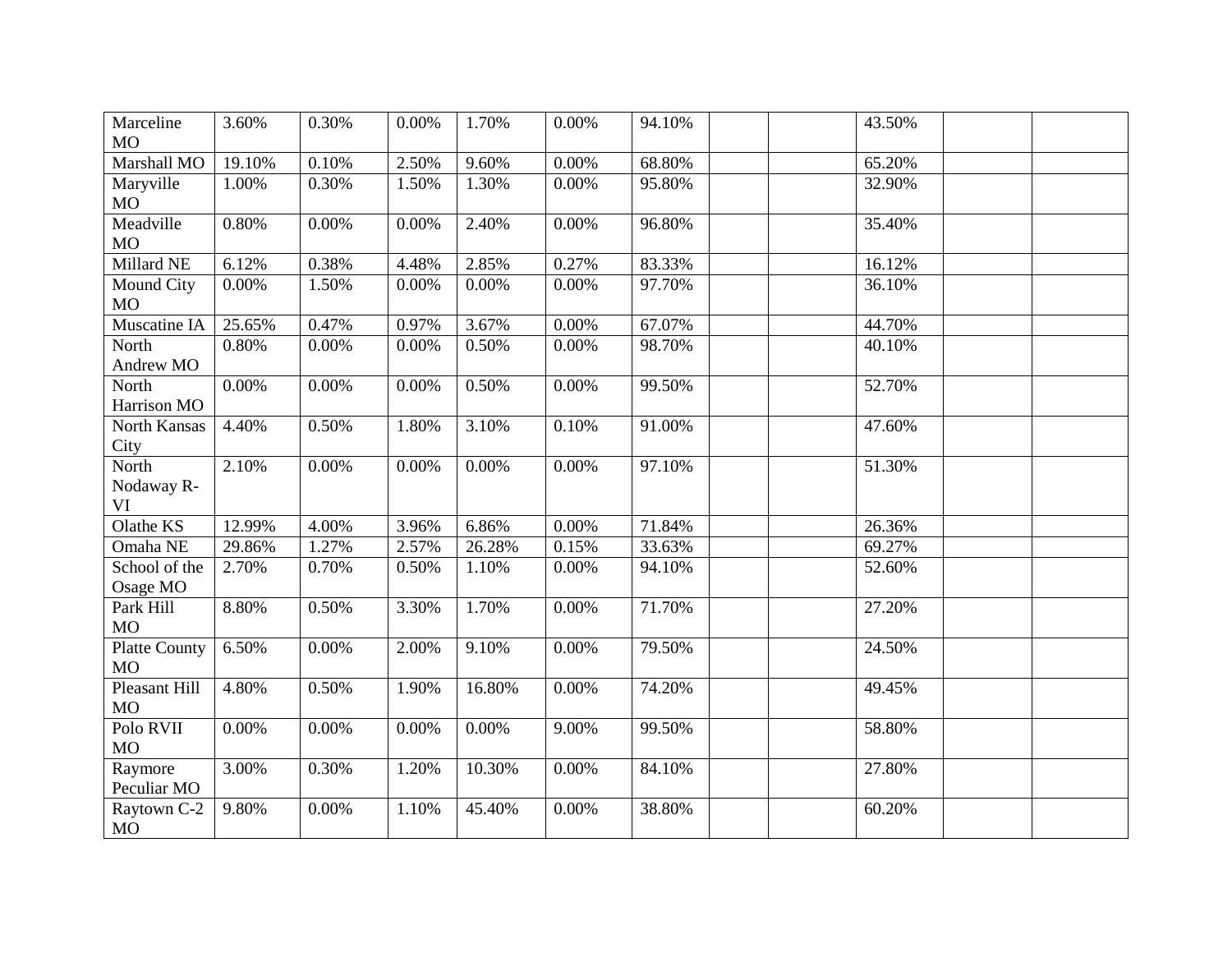| Riverside KS                             | 4.10%  | 0.00%    | 0.04% | 6.45% | 0.00%    | 84.90%         | 57.77% |  |
|------------------------------------------|--------|----------|-------|-------|----------|----------------|--------|--|
| Rockport<br>MO                           | 0.90%  | 0.00%    | 0.60% | 0.00% | 0.00%    | 98.60%         | 40.00% |  |
| Savannah<br><b>MO</b>                    | 2.50%  | 0.80%    | 0.70% | 1.30% | 0.00%    | 93.50%         | 34.70% |  |
| Shawnee<br>Mission<br>School<br>District | 4.30%  | 0.30%    | 2.80% | 2.60% | 0.10%    | 91.00%         | 35.45% |  |
| Shenandoah<br>IA                         | 6.25%  | 0.48%    | 0.78% | 0.58% | 0.09%    | 90.13%         | 50.20% |  |
| Smithville<br>MO                         | 3.00%  | 0.90%    | 1.70% | 0.50% | 0.00%    | 93.80%         | 15.30% |  |
| South<br>Nodaway<br>MO                   | 0.00%  | 0.00%    | 0.00% | 0.00% | $0.00\%$ | 100.00<br>$\%$ | 38.00% |  |
| Southeast<br>Polk IA                     | 6.04%  | 0.08%    | 2.00% | 2.01% | 0.01%    | 86.13%         | 28.20% |  |
| Southern<br>Boone MO                     | 1.10%  | 0.10%    | 1.20% | 1.80% | 0.00%    | 95.10%         | 21.90% |  |
| St. Joe MO                               | 6.40%  | 0.50%    | 1.20% | 9.70% | 0.00%    | 80.70%         | 63.00% |  |
| Stanberry<br>MO                          | 0.60%  | 0.00%    | 0.00% | 0.90% | 0.00%    | 98.10%         | 45.50% |  |
| Tarkio MO                                | 3.80%  | 0.00%    | 0.60% | 1.30% | 0.00%    | 94.40%         | 45.50% |  |
| <b>Trenton MO</b>                        | 2.20%  | 0.20%    | 0.60% | 1.00% | 0.00%    | 95.40%         | 59.40% |  |
| Van Far MO                               | 2.80%  | 0.30%    | 0.80% | 3.80% | 0.00%    | 87.40%         | 50.20% |  |
| Warrensburg<br><b>MO</b>                 | 4.10%  | 0.80%    | 2.30% | 6.10% | 0.00%    | 81.30%         | 37.10% |  |
| Waukee IA                                | 3.62%  | 0.21%    | 5.21% | 3.19% | 0.03%    | 84.99%         | 13.10% |  |
| Wayne IA                                 | 1.89%  | $0.00\%$ | 0.51% | 1.89% | 0.34%    | 95.35%         | 50.10% |  |
| <b>West Des</b><br>Moines IA             | 11.59% | 0.35%    | 5.83% | 6.35% | 0.11%    | 72.12%         | 22.90% |  |
| West<br>Nodaway R-I                      | 0.80%  | 0.80%    | 0.00% | 0.40% | 0.00%    | 97.90%         | 53.00% |  |
| West Platte<br>MO                        | 2.10%  | 0.40%    | 1.60% | 0.20% | 0.00%    | 94.40%         | 26.30% |  |